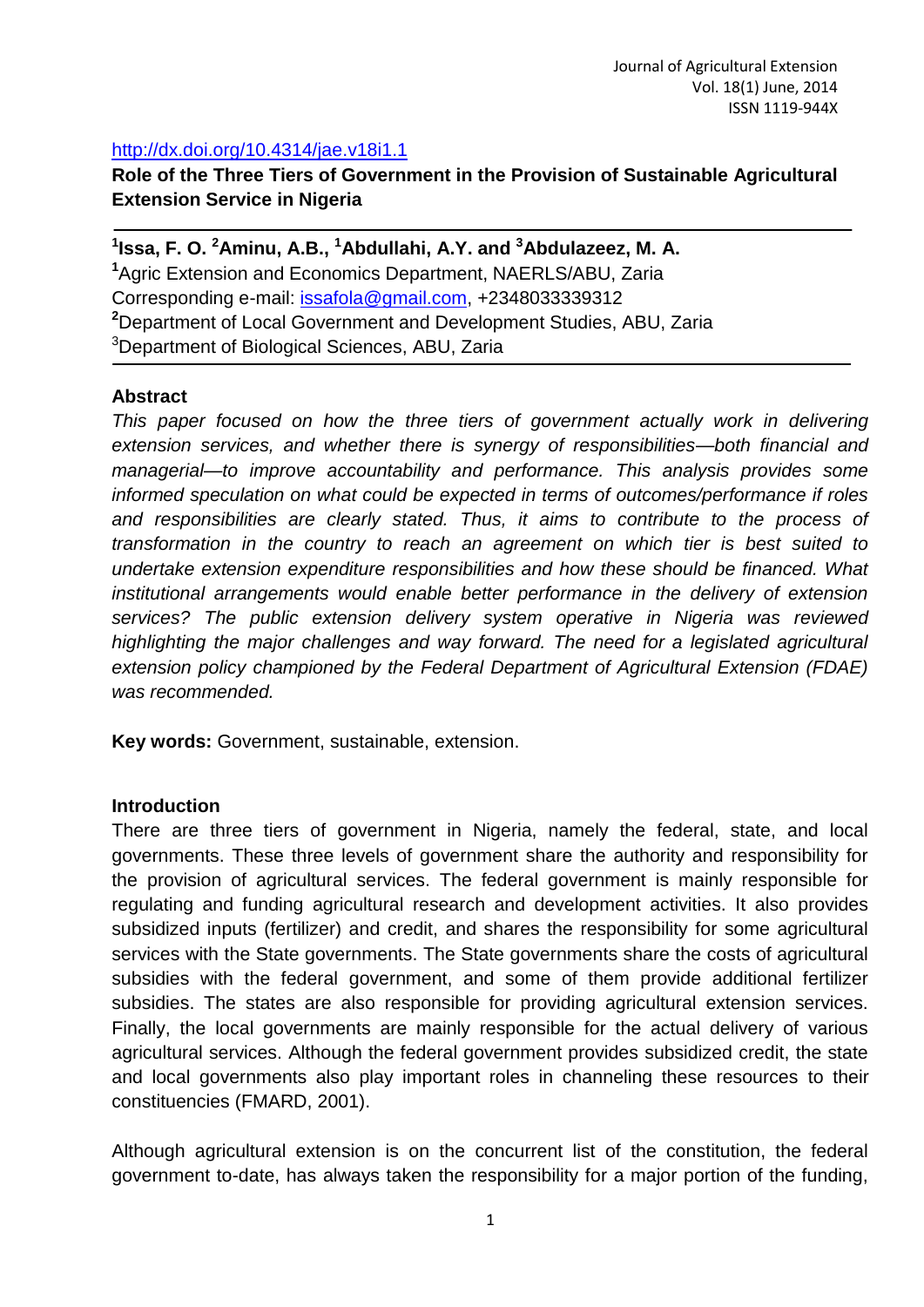policy formulation and direction, while the States' ADPs are the primary agencies responsible for public extension delivery at the grassroots nationwide. The quality of staff and the resources of the LGAs are such that their participation in agricultural extension delivery has only been very minimal, as against the provisions of existing policies. Even with this policy in place, none of the three tiers of government has had the commitment and the will power to implement the tenets of the document with respect to the financing and provision of an effective and efficient agricultural extension service in Nigeria. Worse still, most of the local governments chairmen are neither aware of the document nor its provisions. (Arokoyo, 2009, FMARD, 2012).

The objective of this paper was highlight the role of the three tiers of government in the provision of sustainable agricultural extension service in Nigeria; and to suggest the institutional arrangements that would enable better performance in the delivery of extension services. The public extension delivery system operative in Nigeria was reviewed highlighting the major challenges and way forward.

## **Historical context**

The current extension performance can be logically linked to the current structure of the fiscal federalism which is a legacy of the military rule. A brief tour through the history of Nigerian federalism reveals sharp turning points in federal and regional fiscal relations, based alternately on principles of derivation, national interest, and the centripetal forces of military governments. With the adoption of a federal constitution in 1954, Nigeria provided fiscal autonomy to its three regions both over expenditure decisions and over a local revenue base (consisting primarily of mining rents, personal income tax, and receipts from licenses). Centrally collected revenues, primarily from export, import and excise duties, was distributed to the regions according to the derivation principle (Khemani, 2001). However, after independence in 1960, the derivation principle was modified in the interest of national unity, and the federal system of government began to be used to accommodate the diverse social and political interests of a multiethnic state.

Since 1966, under successive military regimes, revenue administration and collection became increasingly centralized, and regional allocation was engineered at the discretion of the military government. Simultaneously, expenditure responsibilities and government functions also became centralized, with the federal government assuming the role of the engine of social and economic development. Nigeria's federal units grew from three to four regions during 1960-1966, and then to 12 states by 1967. In 1976, local governments became recognized as the third tier of government, entitled to statutory allocations from both federal and state governments, and seven additional states were created bringing the total number to 19. Over the decade of the '90s this number has almost doubled to the current number of 36 states, and 774 local governments, all of which were created under military rule (Khemani, 2001).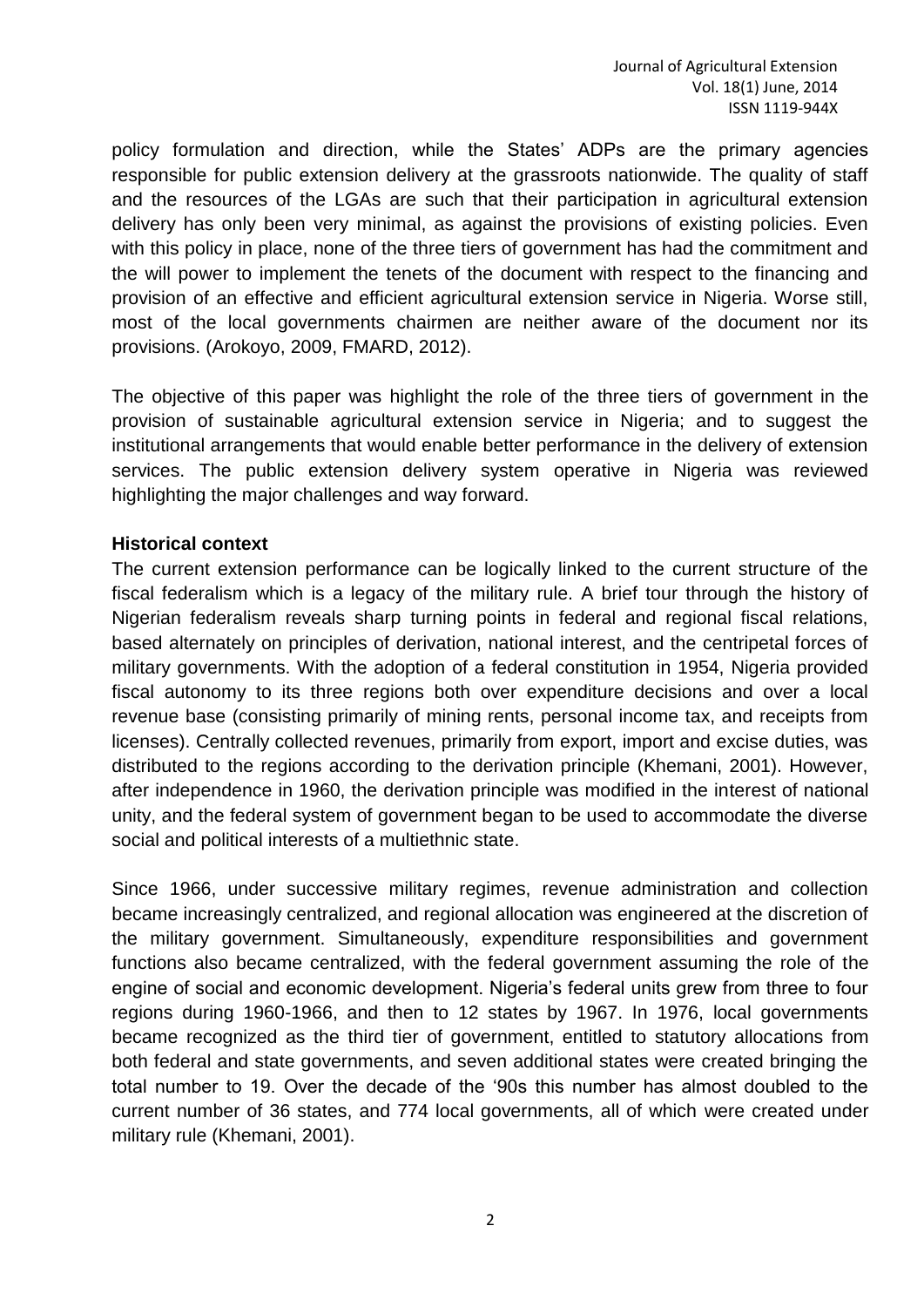It would appear, therefore, that the current federal arrangement is a direct legacy of military rule, with the attendant risk that states and LGAs were created to behave more as agents of the center, and perhaps for the primary purpose of political distribution of national resources, and not for effective delivery of public services (Khemani, 2001).

#### **Agricultural Extension Delivery Systems Operative in Nigeria**

## *a. Constitutional provisions for agricultural development*

It is pertinent to note that constitutional provision on the development of agriculture and natural resources points to the policy direction agricultural extension service delivery is expected to take. Chapter 2 Section 16, also supported by the Fourth Schedule Section 2 of the 1999 Constitution provided for tripartite and collective efforts by the three tiers of government in the provision of basic infrastructure that encourage rural farmers, processors, marketers, etc to increase productivity and quality of agricultural resources and commodities, thereby increasing both nutritional status and net income and reducing poverty and unemployment. The importance of this was demonstrated by placing agriculture on the concurrent list, with the leading role played by the local governments, followed by state governments, while the federal government is restricted to policy formulation and creation of enabling environment for all actors.

Thus, the current practice of agricultural extension service is not in agreement with the 1999 Constitutional provision. The federal government is now the major player in the implementation of agricultural development, while state governments are the leading players in agricultural extension service delivery. The local governments are practically onlookers with regard to agricultural research, extension and training, providing sporadic interventions in selected areas of vaccinations for animals and provision of farm inputs. This absence of synergy and role sharing in achieving specificity, sustainability and competitiveness in agricultural development is thus the reverse of the constitutional provision (Abubakar, 2011).

# *b. Government programmes and strategies for agricultural extension*

The existing agricultural extension delivery service is in a state of confusion, as no definite policy is driving the programmes, strategies and practices (Madukwe, 2008, Abubakar, 2011). In the current practice, the federal government is leading in numerous initiatives and programmes, such as the National Food Security Programme (NFSP), Fadama III, Commercial Agricultural Development Programme (CADP), Root and Tuber Extension Programme (RTEP), among others. The implementation of these programmes usually takes its toll of quality personnel from the few state ADP staff, making it near impossible for the ADPs to undertake the basic functions of grassroots extension delivery.

Moreover, State Agricultural Development Programmes (ADPs) are the only formal institutions for delivering agricultural extension services in the country; they are solely managed by various States, that is, with no institutional arrangement with federal or local governments. Visible synergy is only observed on initiatives promoted by the federal government which often reduces both personnel and other resources of these ADPs. This is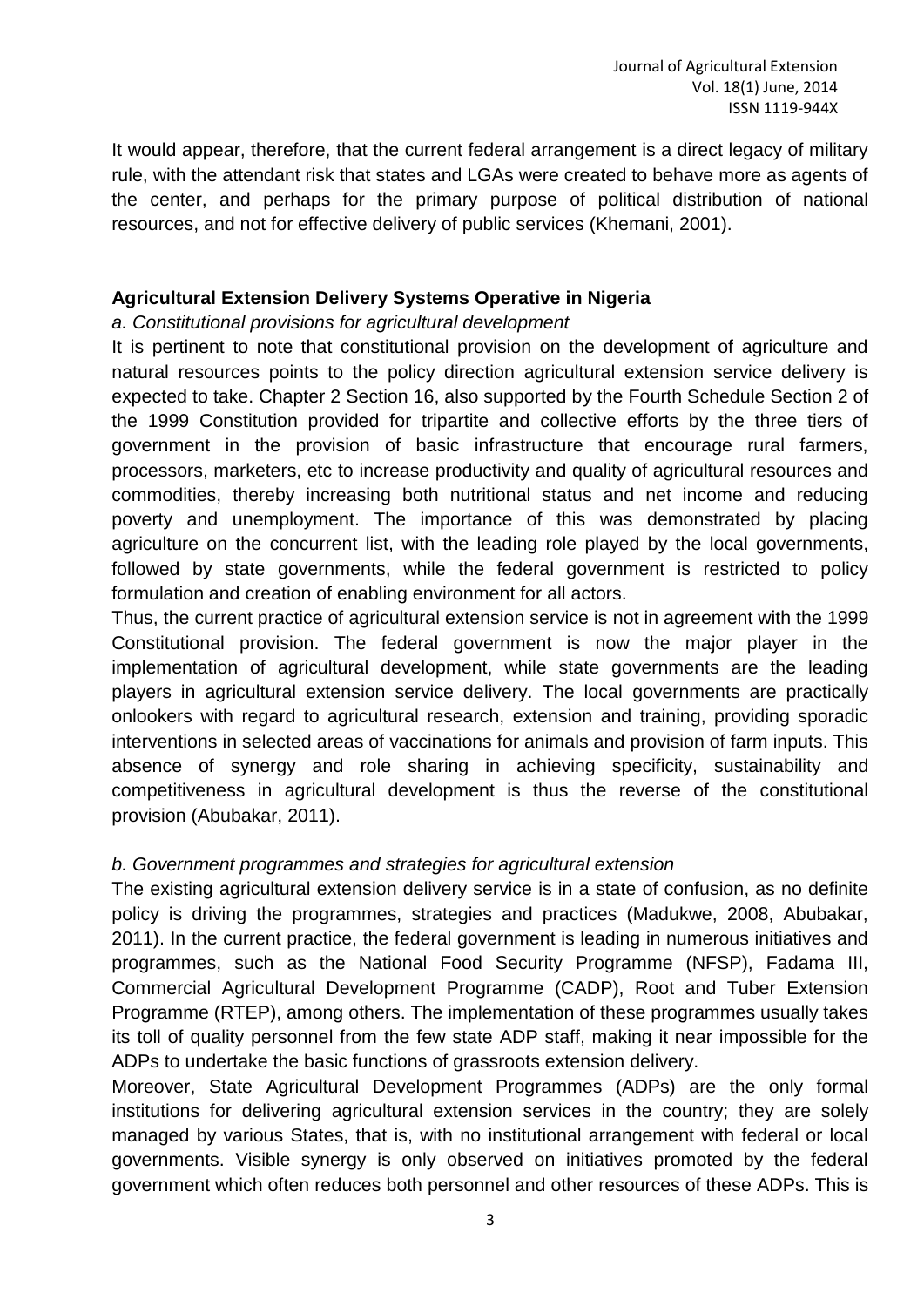despite the key constraints of the ADPs, such as shortage of extension agents (EAs) (quality & quantity), inadequate mobility allowances and other key field facilities. To compound the problem, LGAs are not in any way connected with any aspects of grassroots extension delivery as most do not have trained EAs, nor are they involved in promoting agricultural innovations. In most cases, the agriculture departments of LGAs are hardly involved in any real agricultural extension delivery activities.

In terms of finance, there seems to be the absence of visible funding mechanism directed at extension delivery from Federal Government (FG) and LGAs. The State Governments (SGs) provide finances for ADP's operations and counterpart funding of FG initiatives/projects with little impact on grassroots farm families in their states. (Abubakar, 2011).

#### *c. Ambiguous status of local governments*

Reflecting the state of public opinion on this subject, the 1999 Constitution is also somewhat ambiguous with regard to the autonomy of Local Governments from the authority of the state government within whose boundaries they fall. Article 7 empowers the state government to enact legislation with regard to "*the establishment, structure, composition, finance and functions*" of democratically elected local government councils. Furthermore, even in the Fourth Schedule, which provides a list of functions to be performed by Local Government Councils, some critical areas of basic service delivery that have traditionally been regarded as the responsibility of Local Government Authorities—the development of agriculture inclusive—are now implied to be the responsibility of state governments, with Local Government Council involvement relegated to that of participation in the state's execution of its functions. The Constitution provides that "*The functions of a local government council shall include participation of such council in the Government of a State as respects the following matters: (a) the provision and maintenance of primary, adult and vocational education; (b) the development of agriculture and natural resources, other than the exploitation of minerals; ...and (d) such other functions as may be conferred on a local government council by the House of Assembly of the State."* 

Hence, provision of extension services which is the focus of this paper is assigned as the responsibility of the state and local governments, with no clear legal delineation between the relative roles of these two sub-national tiers of government. As things stand now, the state-level discretion with regard to the powers of the LGAs has led to wide variation in the extent of autonomy afforded to LGAs both within and across states—in many cases they function as mere administrative extensions of state governments.

By the constitution, agricultural development was placed as a share responsibility of the State and Local governments. However, State governments appear to be ultimately responsible for the actual delivery of extension services, and often have to take over the activities and responsibilities of local governments in order to ensure delivery.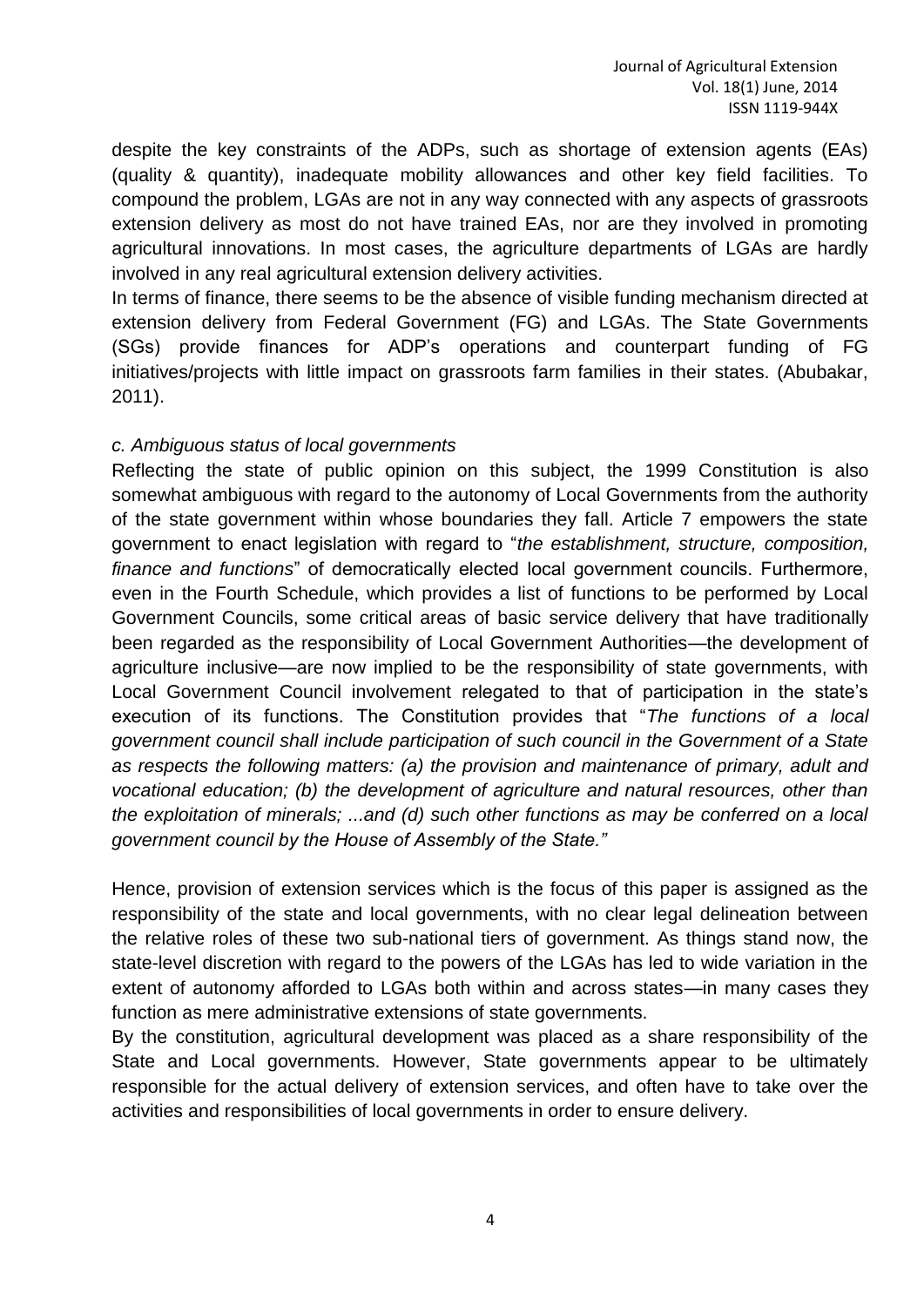# **Review of Agricultural Policies in Nigeria**

# *a. The 2001 Nigerian Agricultural Policy*

The 2001 Agricultural policy was perhaps the first to address the issues of public agricultural extension service in Nigeria with particular reference to the roles and responsibilities of the various tiers of government and the private. The new policy thrust was premised on the fact that "self-sufficiency in food production (as propounded by the 1988 Policy) was too limited in scope. Policy objective must transcend self-sufficiency to cover food security" (FMARD, 2002).

The Nigerian Agricultural Policy (NAP) thrust, which was adopted in 2001 and revised thereafter, identified the specific agricultural development-related responsibilities of the different tiers of government. Overall, the federal government is responsible, either directly or indirectly (via fiscal transfers), for funding the provision of certain agricultural services. The state and local governments also have funding responsibilities for some services (e.g., extension). All three levels of government, along with the parastatals and some private companies, participate in the physical production and delivery of agricultural services. The specific responsibilities of the various levels of government are detailed in Table 1. According to NAP, the responsibilities of the federal government include: the provision of a stable and consistent policy environment; and research and development for agricultural technologies. However, the responsibilities for some specific agricultural services have been decentralized to autonomous agencies and public corporations. For example, the agricultural research services have been decentralized to the National Agricultural Research Institutes (NARIs) network. Similarly, the management of irrigation infrastructure has been decentralized through the River Basin Development Authorities (RBDAs) network (FMARD 2001).

| <b>Responsibility</b>                                                                                                                                                                                                                                                                                                                                                                                                                                                                                                                                                                                                                                                                                                                                                                             |
|---------------------------------------------------------------------------------------------------------------------------------------------------------------------------------------------------------------------------------------------------------------------------------------------------------------------------------------------------------------------------------------------------------------------------------------------------------------------------------------------------------------------------------------------------------------------------------------------------------------------------------------------------------------------------------------------------------------------------------------------------------------------------------------------------|
|                                                                                                                                                                                                                                                                                                                                                                                                                                                                                                                                                                                                                                                                                                                                                                                                   |
| (i) Ensure stable macroeconomic and trade policy environments and<br>the flow of resources for agriculture and the rural economy<br>(ii) Support rural infrastructure development in collaboration with state<br>and local governments<br>(iii) Support research and development for technologies aimed at<br>agriculture<br>(iv) Provide support for the input supply, including the provision of<br>improved seeds and quality control<br>(v) Support agricultural extension services<br>(vi) Manage and supervise large dams and irrigation infrastructure<br>(vii) Control of pests and diseases of national and international<br>significance<br>(viii) Promote rural financial institutions and agricultural insurance<br>(ix) Support agricultural land management and control of land use |
|                                                                                                                                                                                                                                                                                                                                                                                                                                                                                                                                                                                                                                                                                                                                                                                                   |

| Table 1: Allocation of responsibilities for agricultural development across the federal, |
|------------------------------------------------------------------------------------------|
| state and local governments                                                              |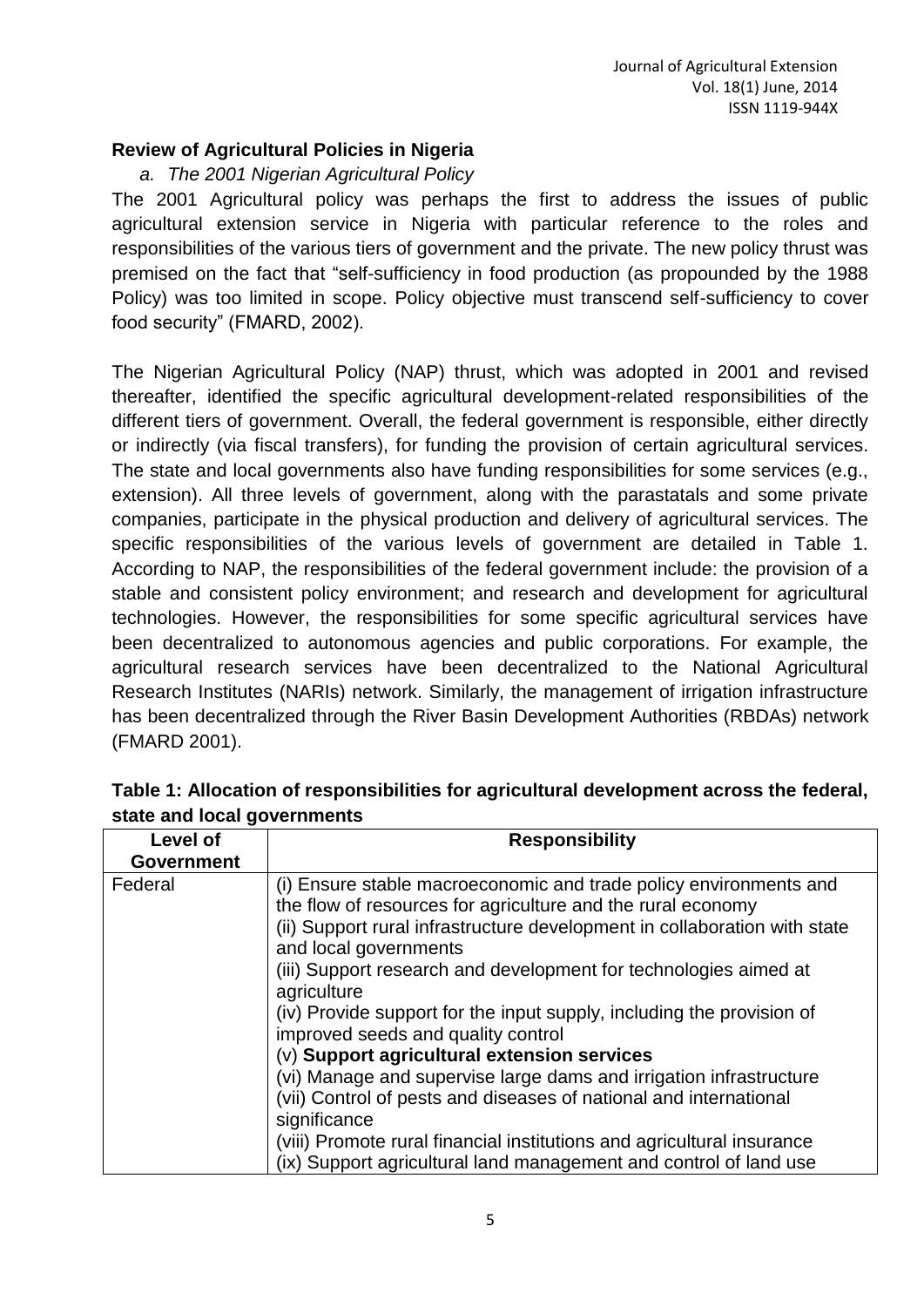|              | (x) Support training and manpower development                                 |
|--------------|-------------------------------------------------------------------------------|
|              | (xi) Participate in the mapping and development of interstate cattle          |
|              | grazing and watering routes                                                   |
|              | (xii) Promote agricultural commodity marketing institutions                   |
|              | (xiii) Maintain fishing terminals and other fisheries infrastructure          |
|              | (xiv) Periodically review agreements on international agricultural trade      |
|              | (xv) Coordinate agricultural data and information management systems          |
| <b>State</b> | (i) Provide effective agricultural extension services                         |
|              | (ii) Promote the production of inputs for crops, livestock, fish and          |
|              | forestry                                                                      |
|              | (iii) Ensure land access for all those wishing to engage in farming           |
|              | (iv) Develop and manage irrigation facilities and dams                        |
|              | (v) Develop pastures and create water access for livestock                    |
|              | (vi) Train and develop manpower                                               |
|              | (vii) Promote the control of plant and animal pests/diseases                  |
|              | (viii) Promote rural financial services for smallholder farmers               |
|              | (ix) Invest in rural infrastructure, including rural roads and water          |
|              | supplies, in collaboration with federal and local governments                 |
|              | (x) Manage and control forest estates held in trust for local communities     |
| Local        | (i) Provide effective extension services                                      |
|              | (ii) Provide rural infrastructure in collaboration with the federal and state |
|              | governments                                                                   |
|              | (iii) Manage irrigation infrastructure                                        |
|              | (iv) Promote cooperatives and local community institutions                    |
|              | (v) Provide land for new entrants into farming, in accordance with the        |
|              | provisions of the Land Use Act                                                |
|              | (vi) Coordinate data collection at the primary levels                         |

Source: FMARD (2001).

NAP's proposals concerning the roles and responsibilities of the various tiers of government have been inconsistent and at times contradictory (Akramov, 2010). The main channel for disseminating knowledge and new agricultural technologies involves the public extension services of FMAWR, ADPs, and local governments. The ADPs, which were launched in the 1970s by the federal government, were funded with World Bank loans as part of an integrated rural development package (Oladele 2004). Based on a decision of the National Council on Agriculture (NCA), all states agreed to unify their public extension services under ADPs. For the purpose of extension service provision, an ADP divides the State into various cells, each of which is headed by an extension agent. The extension agent reports to a supervisor, who supervises a group of cells and reports to an extension officer of the local government. The extension officer reports to the state director of extension services (Mogues *et al*. 2008). Within this framework, an extension agent is backed by various subject-matter specialists, and is intended to be the farmers' principal contact for the dissemination of agricultural technology. However, poor linkages between the federal and state agricultural institutions, insufficient numbers of trained staff members, and inadequate logistical support have limited the establishment of efficient unified extension services (ADF 2005). Although the ADPs are state-level institutions, they rely heavily on federal and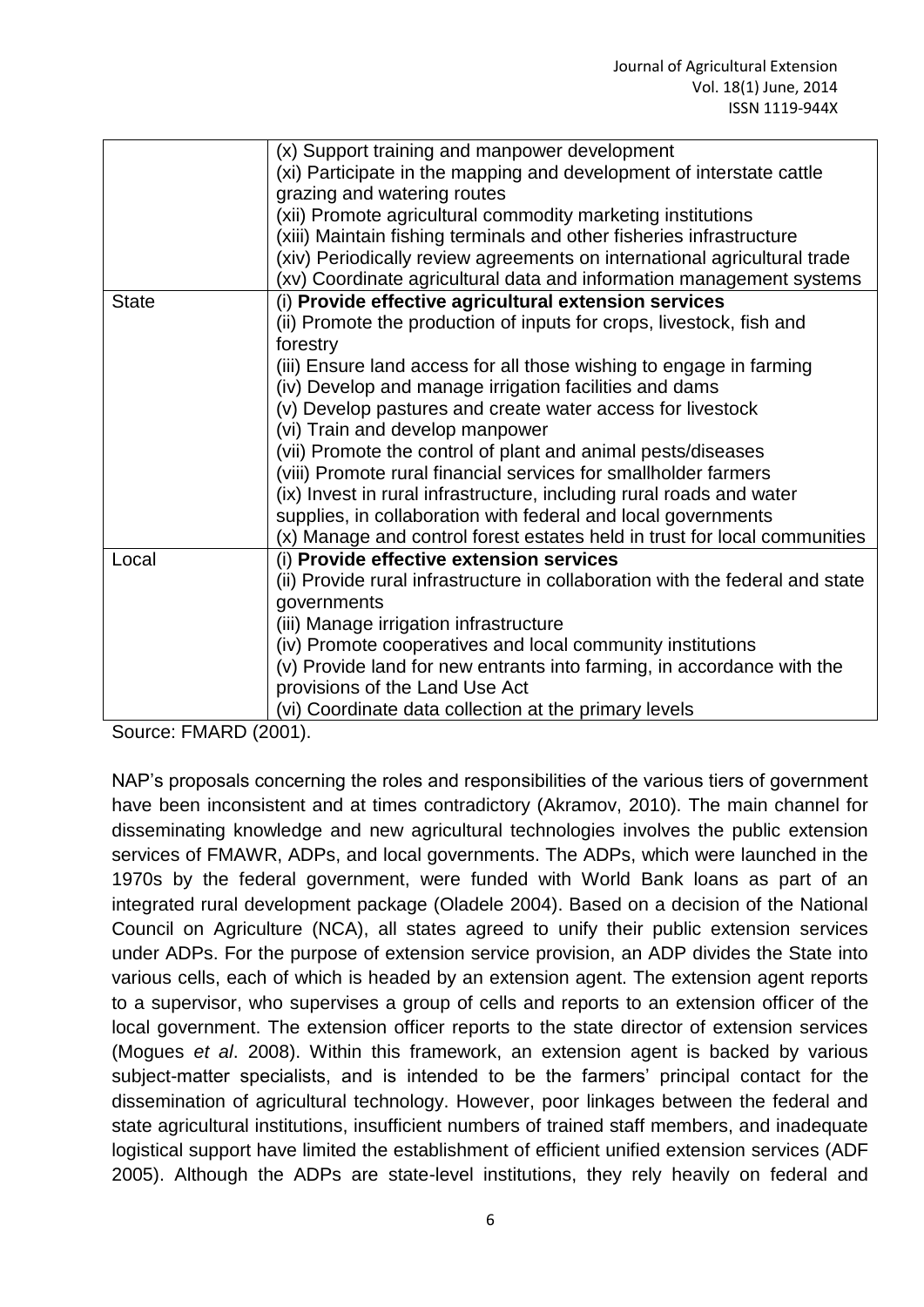(especially) external funds. Thus, the withdrawal of World Bank funding in 1990s had a significant negative impact on the funding and delivery of extension services in Nigeria (Oladele 2004). This has attendant consequences on the productivity of extension workers. Currently, 55 percent of the total budget revenue is allocated to the federal government, 25 percent to the state governments, and 21 percent to the LGAs (Ekpo 2004). This heavy dependence on federal transfers may lead to poor accountability (Akramov, 2010).

Finally the document stated clearly that federal, state and "l*ocal government should jointly adequately finance agricultural extension and rural infrastructure development".*

## *b. The 2008 Agricultural Extension Policy:*

Perhaps, the most recent and most authoritative agricultural extension policy pronouncement by government was enunciated in the 2008 by way of the National Food Security Program document which provided for the establishment of *"One-stop"* Agricultural Extension Services. Accordingly, *"the agricultural extension service will be professionalized by the State governments establishing farm support centres as "One-Stop" facilities in each*  local government in partnership with the private sector to train and teach new farming *techniques" Further, the program will train 10,000 highly competent extension workers per year with the objective of "achieving a ratio of at most of 1:350 Extension Agent/Farm family ratio"* (FMAWR, 2008). This pronouncement is a typical government's top-down planning process with no consultation with the States and Local Governments and the private sector. National field surveys make the proposed ratio of 1:350 totally unrealistic in the immediate future in Nigeria considering the current situation on the ground (1 EA to approximately between 2,500-10,000 Farm families depending on the State. A major worry of the policy was that modalities of implementation were neither clearly spelt out nor subjected to wide consultations among the prospective stakeholders (Issa *et al*., 2010). The policy died a natural death with the termination of the last administration that initiated it.

# **Agricultural Sector Performance Assessment**

The performance assessment of the sector revealed that although the Nigerian agricultural sector has made some impressive strides in the past decade, these gains will continue to be diluted if some of the following obstacles to the development of the sector are not addressed. According to FGN (2009), there was lack of clarity in the roles of the three tiers of government in agricultural spending and policy-making which results in policy inconsistency, pervading presence of ambiguities of roles within the framework of the governance structure of agricultural management, overlapping and duplication of functions. Consequently, various programs and policies enunciated over the years and supported by Donor/Development partners did not achieve their development objectives or desired impacts due to such policy inconsistencies, lack of coordination and poor policy formulation and implementation (FGN, 2009).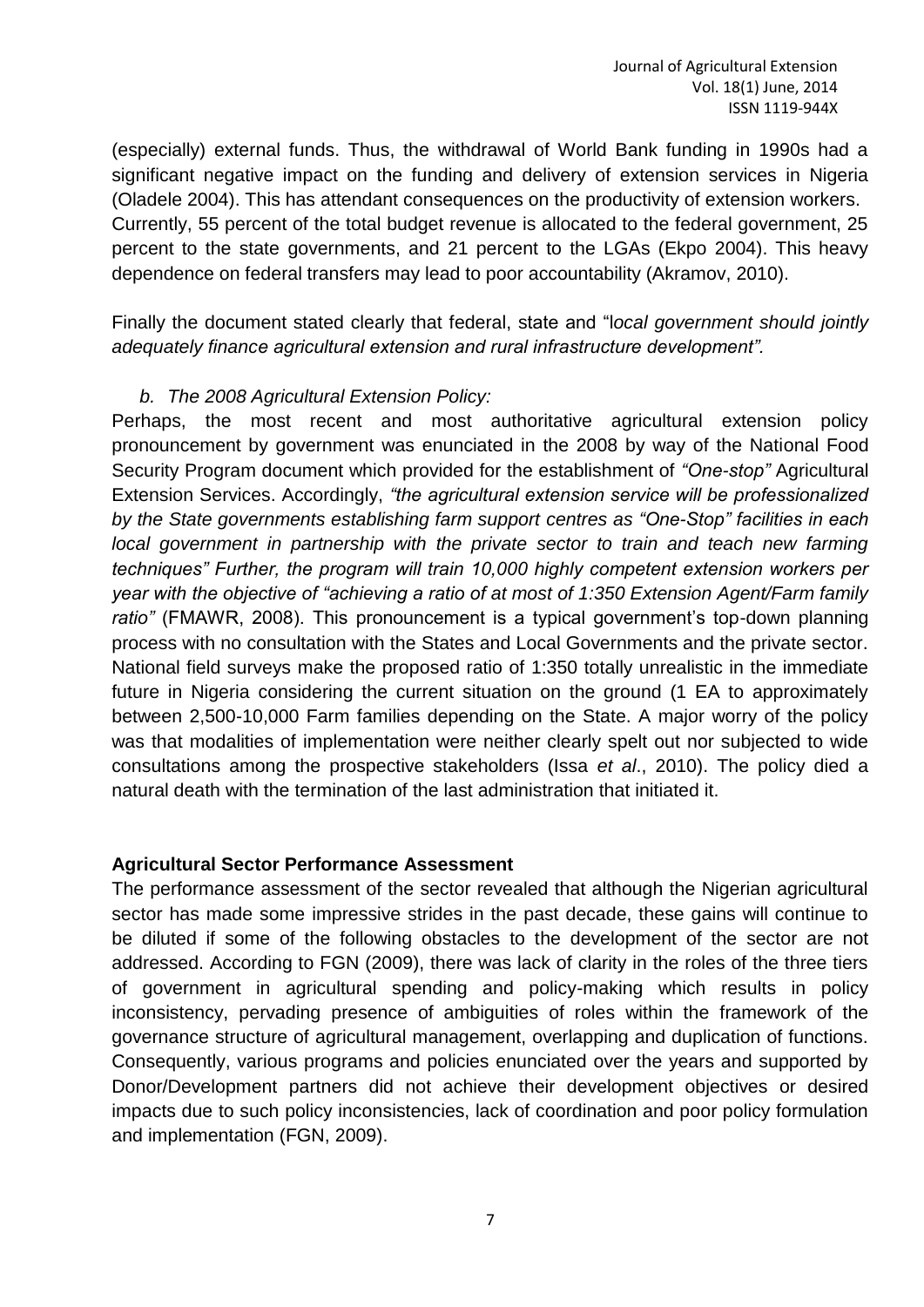Journal of Agricultural Extension Vol. 18(1) June, 2014 ISSN 1119-944X

Furthermore, the 2012 edition of National Agricultural Extension Review and Planning (NAER&P) meeting on the major problems of extension service delivery noted that the major problem of extension service in the country is due to inadequate funding, very high extension agent (EA): Farm family ratio across the states; existence of parallel extension outfits in most states rendering ADPs inactive; and poor staffing and non-replacement of retired staff.

#### **Major Challenges of Agricultural Extension and Advisory Services in Nigeria**

*1. Poor coordination/effort duplication:* Systematic collaboration has been lacking among government research, extension and training bodies, and among other public organizations, universities, NGOs, and the private sector. Poor coordination and duplication of efforts limit the system's efficiency and effectiveness. Coordination has been poor, particularly between local governments, ADPs and state ministries of agriculture where the constitutional provisions expect the highest complementary efforts (1999 Constitution). Though, different extension service needs are best fulfilled by different agencies (Swanson *et al.,* 1990); proper coordination will help reduce wasteful duplication of efforts.

*2. Poor budgetary provisions:* The key constraints of extension services reported by majority of the ADPs was poor funding (NAERLS and NPAFS, 2011). Fund allocation from state governments was found to be grossly inadequate and often disbursed late. Low funding, in addition to other factors, led to the ADPs' inability to meet their required logistic and manpower development needs. It has also resulted in the widespread problem of high EA: farmer ratio and poor staffing. Anambra, Enugu and Rivers states have the highest EA: farmer ratio, with 1:9,407, 1:6,848 and 1:6,749, respectively (NAERLS and NPAFS, 2011).

*3. Financial unsustainability:* Public sector agricultural extension services are not financially sustainable. State governments have not funded ADPs at sustainable levels. More so, federal and local governments are not visibly involved in ADP funding. Although ADPs have had some positive impact, they have been plagued by shortages of financial resources, especially after the closure of the World Bank loans in the early 1990s for reasons including lack of counterpart funds from the government (World Bank, 2002).

To reduce the financial burden of extension services on government, extension services could be decentralized to the local level and used as a vehicle to reach poor farmers. LGAs were established in Nigeria under a 1976 law to decentralize development programmes to the local level. Under the law, LGAs has a major responsibility to carry out extension. Thus, most LGAs have agricultural units that supply inputs, but their efforts could be channelled to mobilize farmers and engage in extension service provision. However, the capacities of these LGAs will have to be developed to perform this function more effectively (Issa and Issa, 2013).

*4. Lack of accountability to farmers:* The public sector-led extension delivery system (ADPs), due to its monopolistic tendency and lack of competition, lacks accountability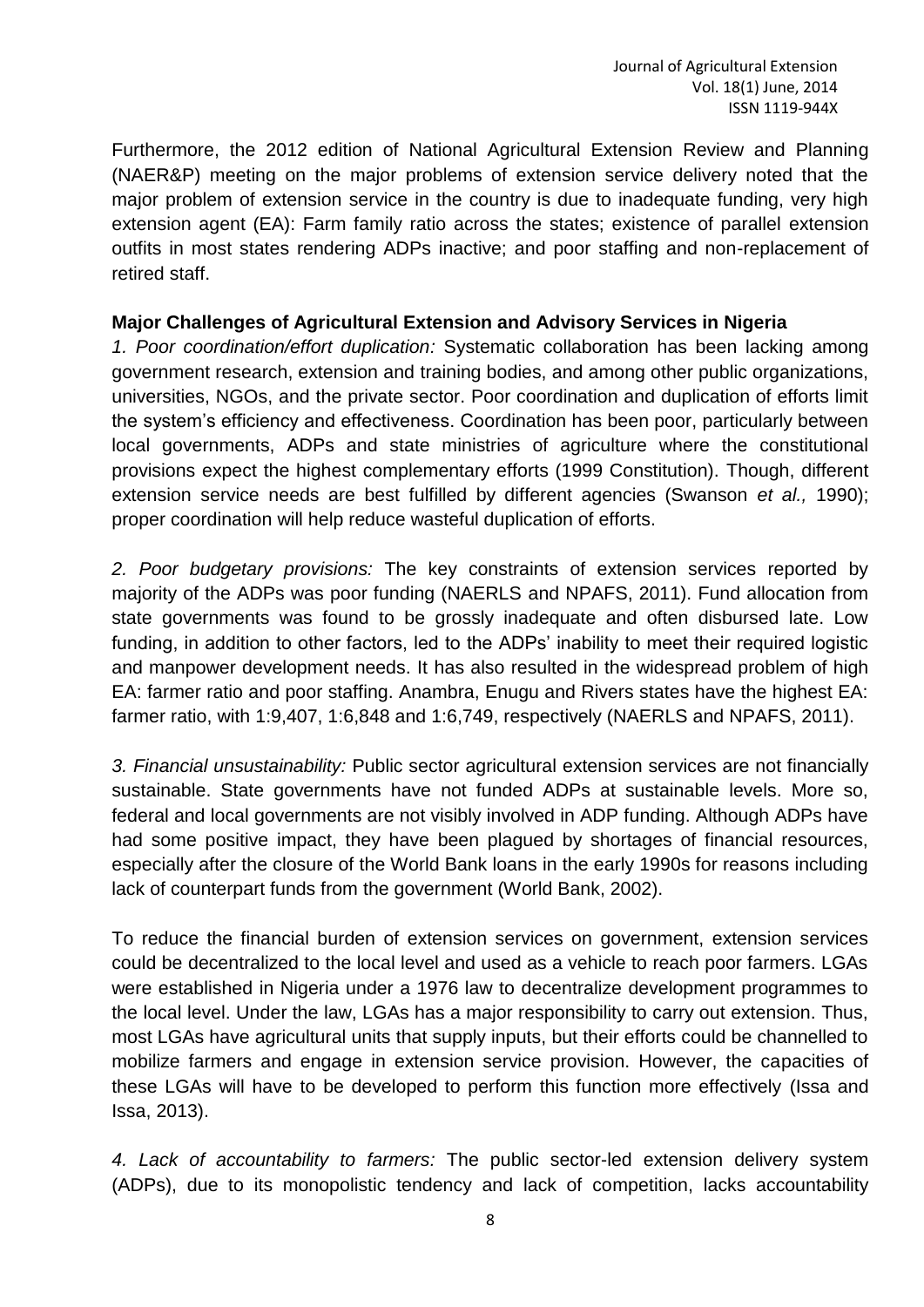especially to the farmers. Nigeria must reform the ADPs and reorganize its extension services to satisfy its farmers' diverse needs and to take note of the fact that farmers are central to the system; and the system was created to serve their needs.

*5. Weak REFILS:* The research-extension-farmer-input linkage system (REFILS), meant to connect farmers with research and extension systems, has had operational problems. These include shortage of well-maintained vehicles for input distribution and regular contact visits, and lack of quality and adequate personnel. Also, direct financing for the conduct of key activities such as On-Station Research Trial (OSRT), On-Farm Adaptive Research (OFAR), Monthly Technology Review Meeting (MTRM), Small Plot Adoption Techniques/Management Training Plot (SPAT/MTP) is found to be difficult by many ADPs. This underscores the need for the LGAs to take active role in providing extension services in Nigeria.

6. Non-involvement of the key actors and development partners in policy articulation. The establishment of the "One Stop" Extension Service Centres justifies this fact.

# **Institutional Arrangement Required for better Performance of Agricultural Extension Service in Nigeria**

In order to enhance the performance of agricultural extension in Nigeria; the FMARD through the newly created FDAE should:

- 1. formulate and review sectoral policies and monitoring the overall performance of the agricultural sector.
- 2. contribute to the development and promotion of improved agricultural practices.
- 3. monitor the performance of both public and private sector agricultural sector support services in order to improve their quality and ensure competitive markets.
- 4. promote the private sector's role in the provision of agricultural services.

There are several serious constraints that the FDAE need to overcome in order to play these new roles effectively including lack of mechanisms for institutional coordination among the various tiers, and between FMARD and the State/LGAs. To overcome this constraint, the Government should strengthen the capacity of FDAE staff by training the staff in policy formulation, analysis, as well as strategic planning and management.

# **Conclusion**

Agricultural extension is essentially an activity that should be carried out by the lower tiers (State and LGAs) of government. By the positioning of the State and LGAs, they should be more connected to grassroots extension delivery, hire trained EAs, and be more involved in promoting agricultural extension activities. But given the overriding importance of technology dissemination, all the three tiers of government in Nigeria should be involved in jointly financing agricultural extension delivery and monitoring its impact through a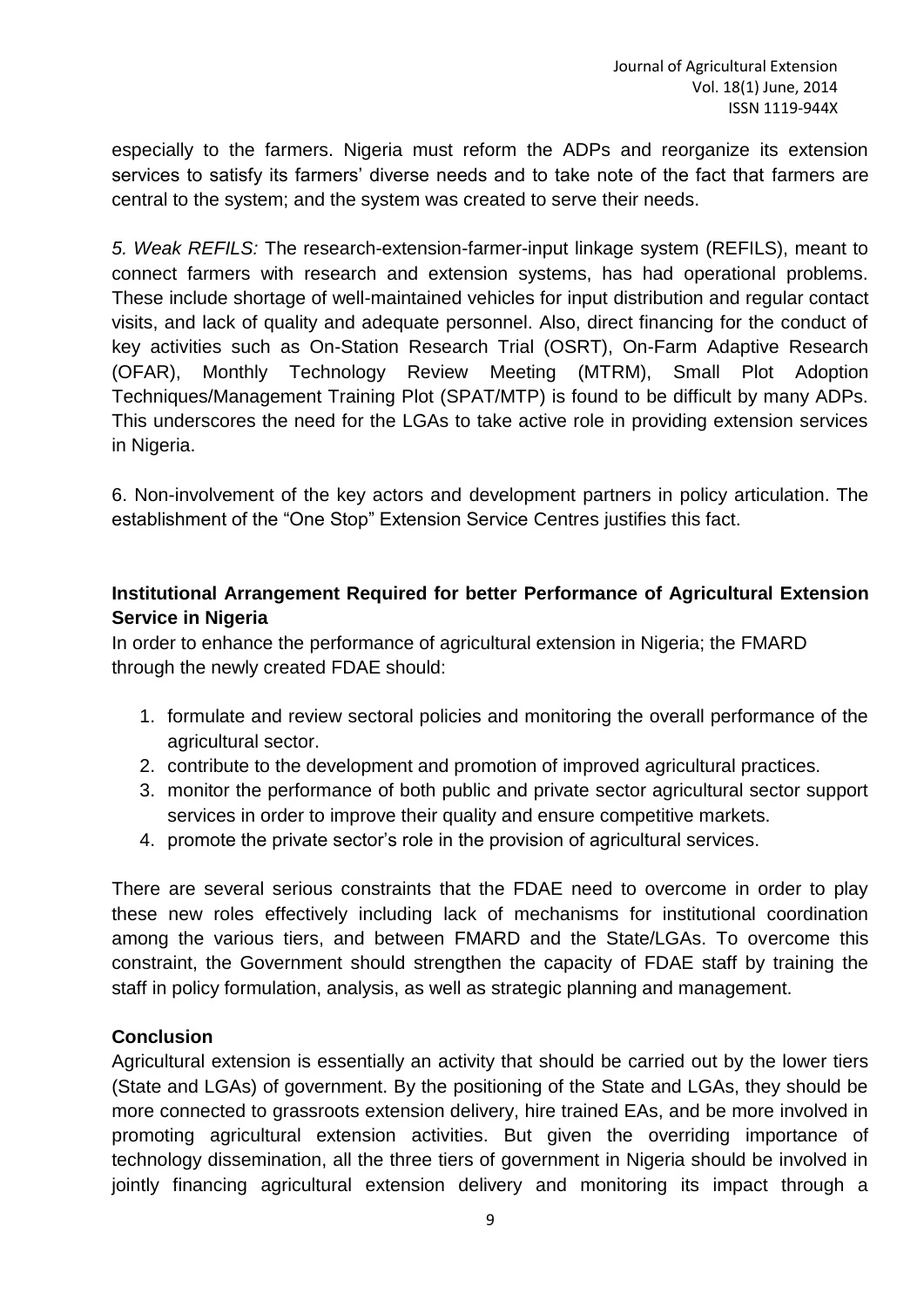deliberate plan of action, with clear modalities for contribution (FMARD, 2012). There is need for sustainable funding of agricultural extension activities in Nigeria by the three tiers of government as contained in the action plan of Agricultural Extension Transformation Agenda (AETA). The AETA action plan advocates for clear guidelines and policy which should provide for public financing of extension services to be paid from a consolidated account to fund agricultural extension services, and which the Federal, State and Local governments must contribute.

#### **Policy Recommendations**

Nigeria, after many decades of agricultural extension practice, has no legal framework for her extension activities (Madukwe, 2008; Phillip *et al* 2009; and Abubakar, 2011). In order to ensure sustained agricultural extension service delivery, agricultural policies must endure and outlive the government that formulated them. The practice of changing macroeconomic policies with successive federal governments is inimical to global best practices. Since Agriculture is on the concurrent list of the constitution, and given its importance, it is imperative that there should be a National Agricultural Extension policy to harmonize the critical elements that are required to power a sustainable and a market-oriented agricultural development through the ADP system and using the commodity value chain approach. The most successful agricultural development stories in both the developed and developing countries have been found in countries that have legislated agricultural extension policies. There are many agencies involved in agricultural extension service in Nigeria each with its own objectives and approach. Some of the approaches fall short of the basic principles and philosophy of extension and may have negative effect on the long run. Therefore, the various tiers of government should act in concert with the new agricultural extension transformation agenda (AETA) to promote an effective role for various stakeholders in the provision of agricultural extension services. The need for an agricultural extension policy is predicated on the fact that such uncoordinated efforts cannot lead to sustainable agricultural extension practice. It is hoped that with the newly created Federal Department of Agricultural Extension (FDAE); this dream will be actualised.

#### **References**

- Abubakar, S.Z. (2011). Constraints to effective and sustainable financing of public sector agricultural extension delivery system in Nigeria. The *Journal of Agricultural Extension, Vol 16(1), Jupp 1 – 13.*
- African Development Fund (ADF) (2005). *Federal Republic of Nigeria: Agriculture and rural institutions support project-appraisal report*. Tunis, Tunisia: AFD.
- Akramov, K. T. (2009). Decentralization, Agricultural Services and Determinants of Input Use in Nigeria. *IFPRI Discussion Paper 00941*. 32pp.
- Arokoyo, Tunji (2009). "An Effective and Functional Extension Service to Maximize Farmers Productivity" An Invited Paper Presented at the National Conference on Agricultural Finance and the Role of Communication in Sustainable Development in Nigeria, Organized by PR Value Consulting, Murtala Muhamad Library Complex, Kano, Sept. 29th -30th, 2009.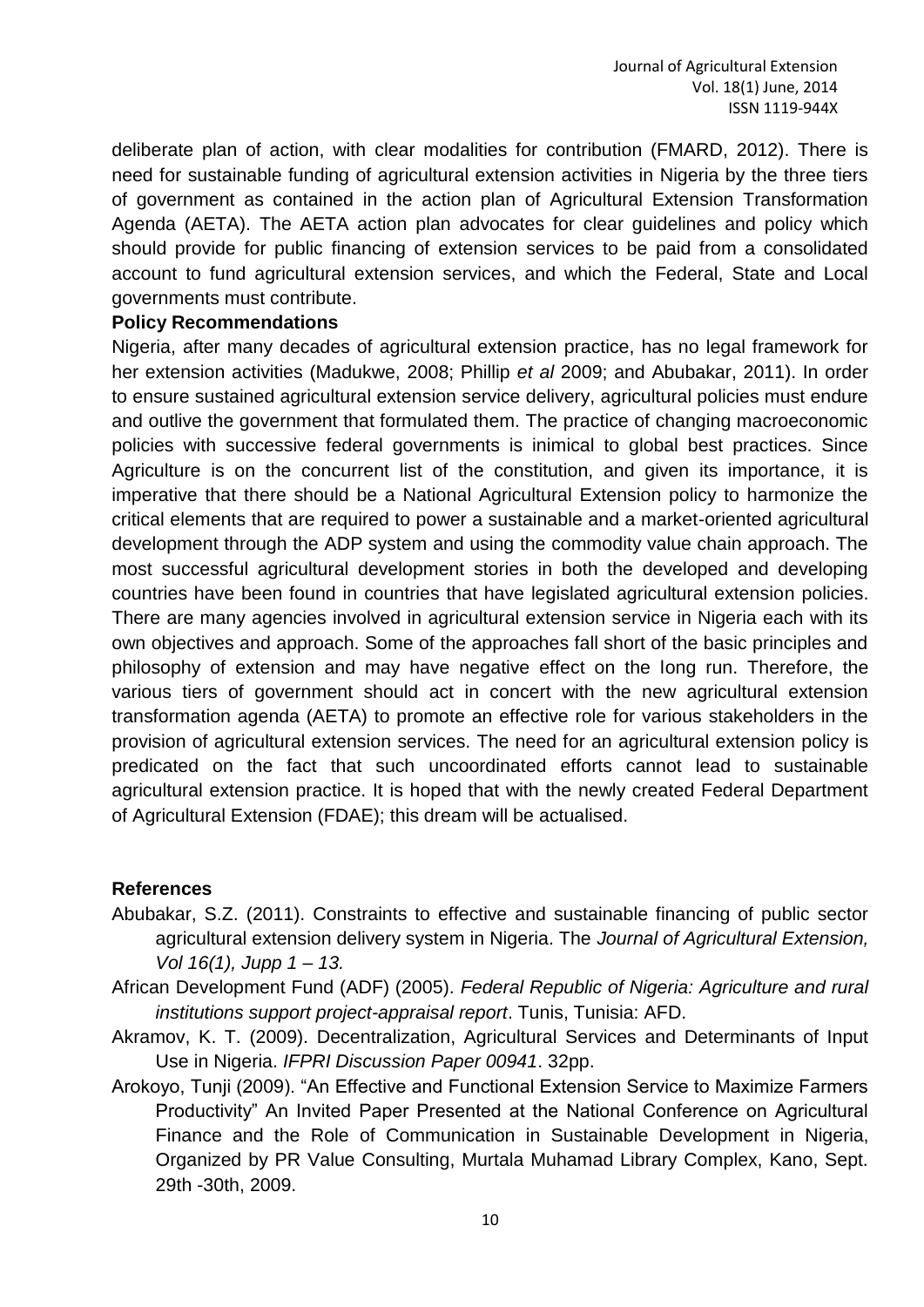- Ekpo, A. H. (2004). *Intergovernmental fiscal relations: The Nigerian experience*. Paper presented at the 10th Anniversary of the Financial and Fiscal Commission of South Africa, August 10-12, Capetown International Convention Centre, Capetown, South Africa.
- Federal Ministry of Agriculture and Rural Development (FMARD). (2001). *The New Nigerian Agricultural Policy Thrust*. Abuja, Nigeria: FMARD.
- -------- (2002). "Agriculture in Nigeria: Policy (Before and Now) Analysis of the Existing (1988) Agricultural Policy and the Revised Policy" Federal Ministry of Agriculture and Rural development, Abuja.
- -------- (2012). Report of the agricultural extension transformation component of the agricultural transformation agenda of the Federal Ministry of Agriculture and Rural Development. Pp 113.
- Federal Government of Nigeria (FGN) (2009). Nigeria: Vision 20:2020. The First National Implementation for NV20:2020 (2010 – 2013). Volume 1: The Vision and Development Priorities (The Economic Transformation Blueprint), National Planning Commission, Abuja.
- Issa, F. O., Arokoyo, J.O. and Jaji, M.F.O. (2010). The Nigerian agricultural extension practice, administration and sustainability: An overview of the challenges. *Proceedings of the 15th Annual Conference of Agricultural Extension Society of Nigeria (AESON)*  held at Obafemi Awolowo University, Ile-Ife, 10<sup>th</sup> – 14<sup>th</sup> May. Pp 139 – 150.
- Issa, F.O. and Issa, M. A. (2013). Building the Capacity of Agricultural Extension Personnel for Effective Implementation of Agricultural Transformation Agenda in Nigeria. *Journal of Agricultural Extension.* Volume 17 (1), June. Pp 78 – 88. Available online at [www.aesonnigeria.org](http://www.aesonnigeria.org/)
- Khemani, S. (2001). *Fiscal Federalism and Service Delivery in Nigeria: The Role of States and Local Governments.* Prepared for the Nigerian PER Steering Committee, 24th July. Pp 16
- Madukwe, M.C. (2008). Practice without Policy: The Nigerian Agricultural Extension Service. *An Inaugural Lecture of the University of Nigeria,* Nsukka delivered on April 29<sup>th</sup>. UNN Press, Pp76.
- Mogues, T., N. Morris, L. Freinkman, A. Adubi, and S. Ehui. (2008). *Agricultural public spending in Nigeria*. IFPRI Discussion Paper No. 00789. Washington, D.C.: International Food Policy Research Institute.
- National Agricultural Extension and Research Liaison Services (NAERLS) and National Programme on Agriculture and Food Security (NAPFS) (2011). National report of Agricultural performance survey of 2011 wet season in Nigeria. December.175 pp.
- Oladele, O. I. (2004). Effect of World Bank loan withdrawal on the performance of agricultural extension in Nigeria. Nordic *Journal of African Studies* 13 (2): 141–145.
- Peterson W, V. Galleno, T. Eponu, A. Wuytts-Fivawo & M. Wilks (2001). Method for planning effective linkages. Briefing Paper no.45, ISNAR, The Hague, The Netherlands, pp 2-3.